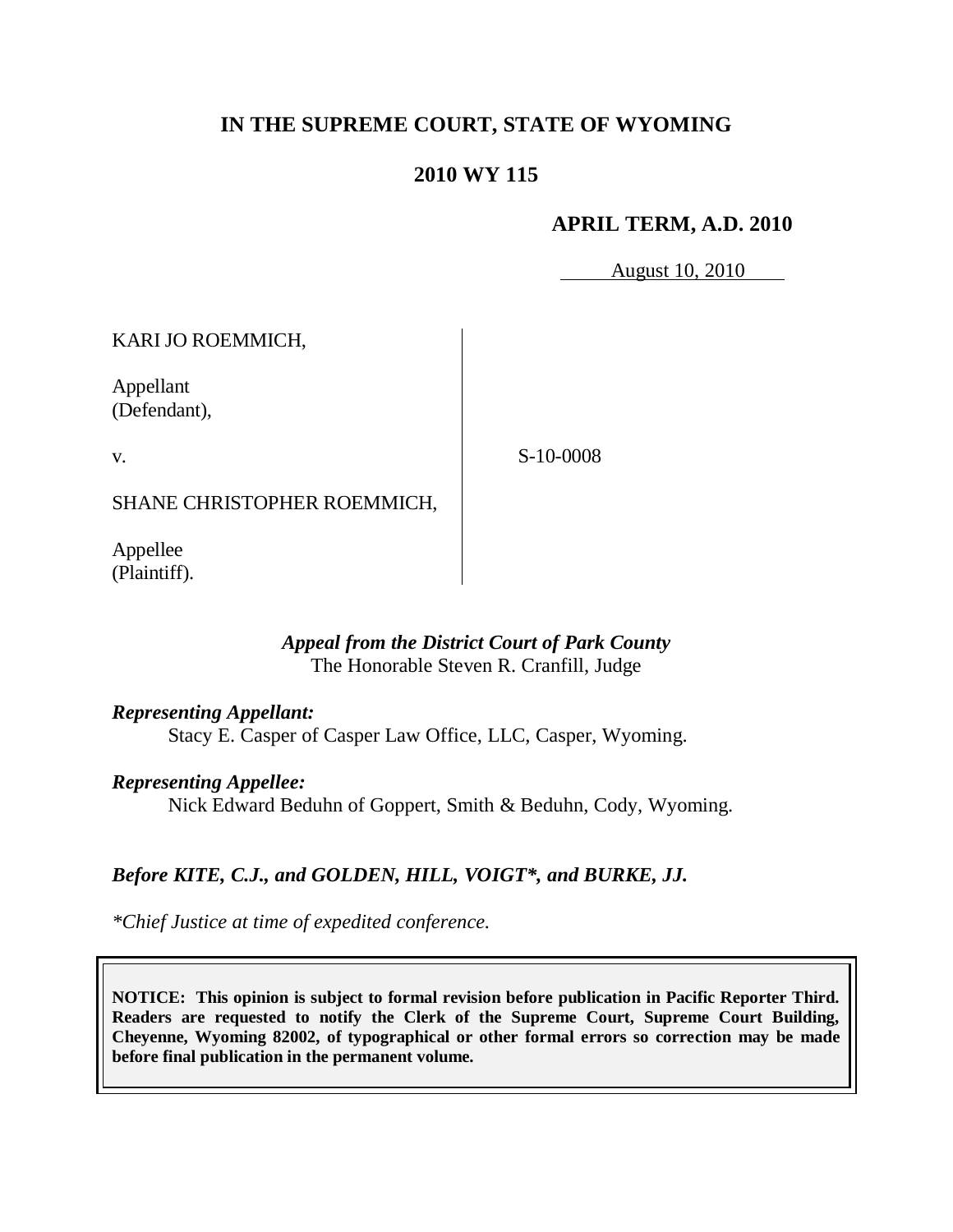### **KITE, Chief Justice.**

[¶1] When shared physical custody of their child failed, Kari Jo Roemmich (Mother) filed a petition for custody modification seeking primary physical custody of the child with reasonable visitation for Shane Christopher Roemmich (Father). After a hearing on the petition, the district court awarded Father primary physical custody with reasonable visitation by Mother and ordered Mother to pay child support. Mother appeals the district court's order raising a number of claims, including error in awarding custody to Father. We affirm the district court's custody determination, but remand for further proceedings on the issues of visitation and child support.

#### **ISSUES**

[¶2] Mother asserts the district court committed error or abused its discretion in the following ways:

1. Granting custody to Father when he did not file a counter-petition for custody;

2. Failing to strike Father's witnesses and exhibits after he did not disclose them to Mother as agreed and in a timely fashion;

3. Granting custody to Father after a stalking protection order was entered against him;

4. Granting custody to Father on the basis of findings concerning Mother's employment that were contrary to the evidence;

5. Failing to order visitation in sufficient detail to promote understanding and compliance; and

6. Ordering child support with no evidence of the parties' incomes.

Father asserts the district court did not abuse its discretion in granting custody to him or figuring child support.

## **FACTS**

[¶3] Father and Mother were married on July 1, 2000, in Cody, Wyoming. In 2003, they had a child. They were divorced by decree entered in April of 2009. In accordance with the parties' agreement, the decree provided that Mother and Father would have joint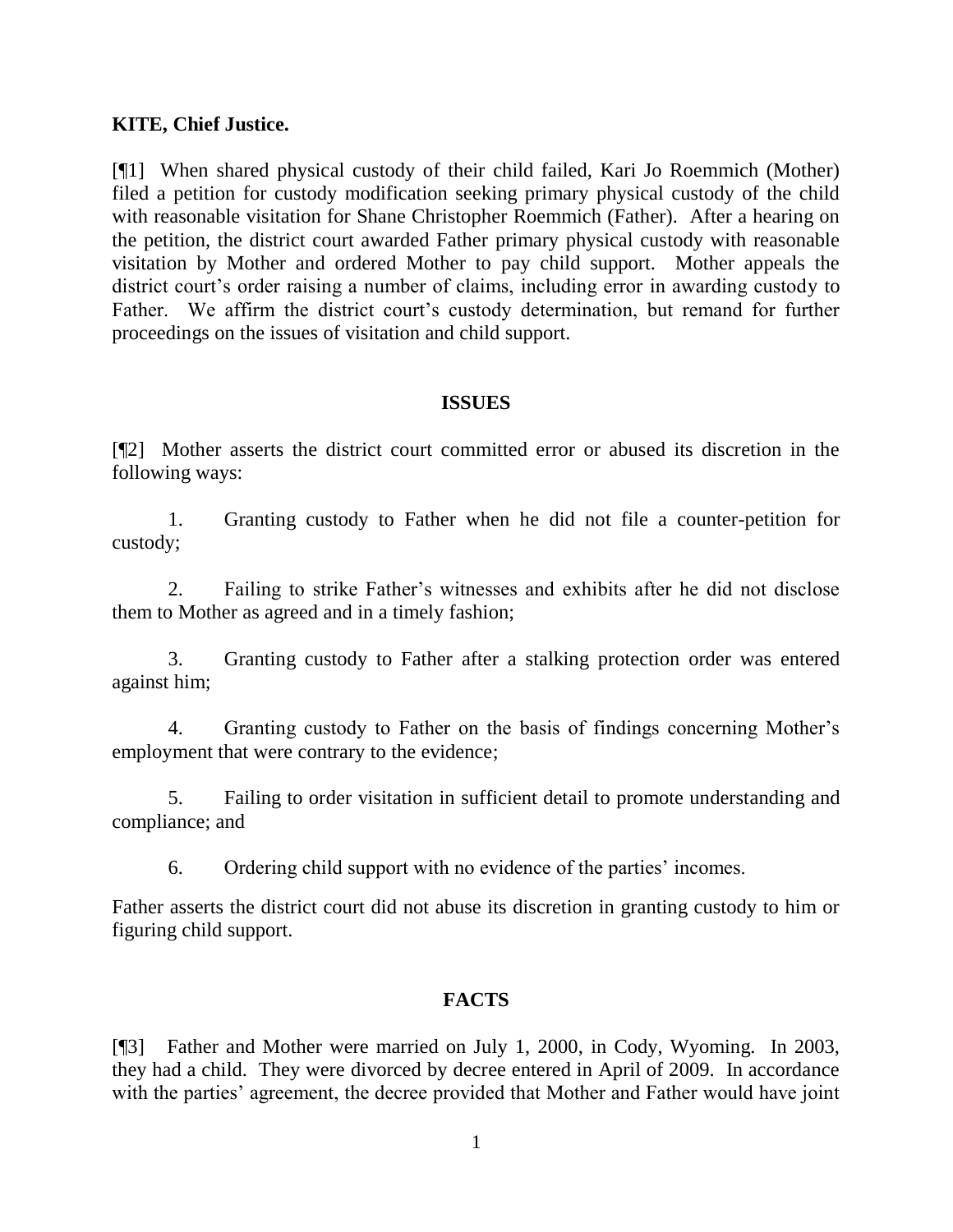legal care, custody and control of the child, with each parent having physical custody of the child for one week and visitation the following week.

[¶4] On June 15, 2009, Mother filed a petition for modification of custody in which she alleged that substantial changes in circumstances had occurred warranting modification of the decree, including that Father had berated and harassed her in front of the child, Father had been stalking her to the point that she had filed for a protective order and the shared physical custody arrangement was not in the child's best interest. Mother also filed a motion seeking temporary custody of the child pending a decision on her modification petition. The following day, on June 16, 2009, the district court set the temporary custody motion for hearing on June 19, 2009.

[¶5] On June 18, 2009, Father filed a motion to continue the temporary custody hearing, asserting insufficient time to prepare his case. The district court granted the motion and continued the hearing until July 10, 2009. On the day the hearing was to be held, Father filed a response to Mother's motion for temporary custody in which he alleged that no material change in circumstances had occurred since entry of the original decree and it was not in the child's best interest to award temporary custody to Mother. He also filed a response to Mother's custody modification petition in which he denied berating or harassing her in front of the child and denied stalking her but admitted the shared custody arrangement was not in the child's best interest.

[¶6] For reasons that do not appear in the record, no hearing was held on July 10, 2009. By order dated July 15, 2009, the district court rescheduled the temporary custody hearing for July 20, 2009. A hearing was held on July 20, however, the matter heard was Mother's petition for custody modification, not the temporary custody motion. After two days of testimony, the district court issued a decision letter in which it concluded it was in the child's best interest for Father to have primary physical custody. The district court entered an order to that effect and also ordered that Mother was to have visitation with the child every other weekend beginning August 28, 2009, and was to pay Father child support in the amount of \$279.00 per month. Mother appealed from the district court's order.

## **STANDARD OF REVIEW**

[¶7] We review a district court's order on a petition to modify custody, visitation, and child support for an abuse of discretion. *Inman v. Williams*, 2009 WY 51, ¶ 9, 205 P.3d 185, 191 (Wyo. 2009).

> We will not interfere with the district court's decision regarding modification of custody absent a procedural error or a clear abuse of discretion. In determining whether the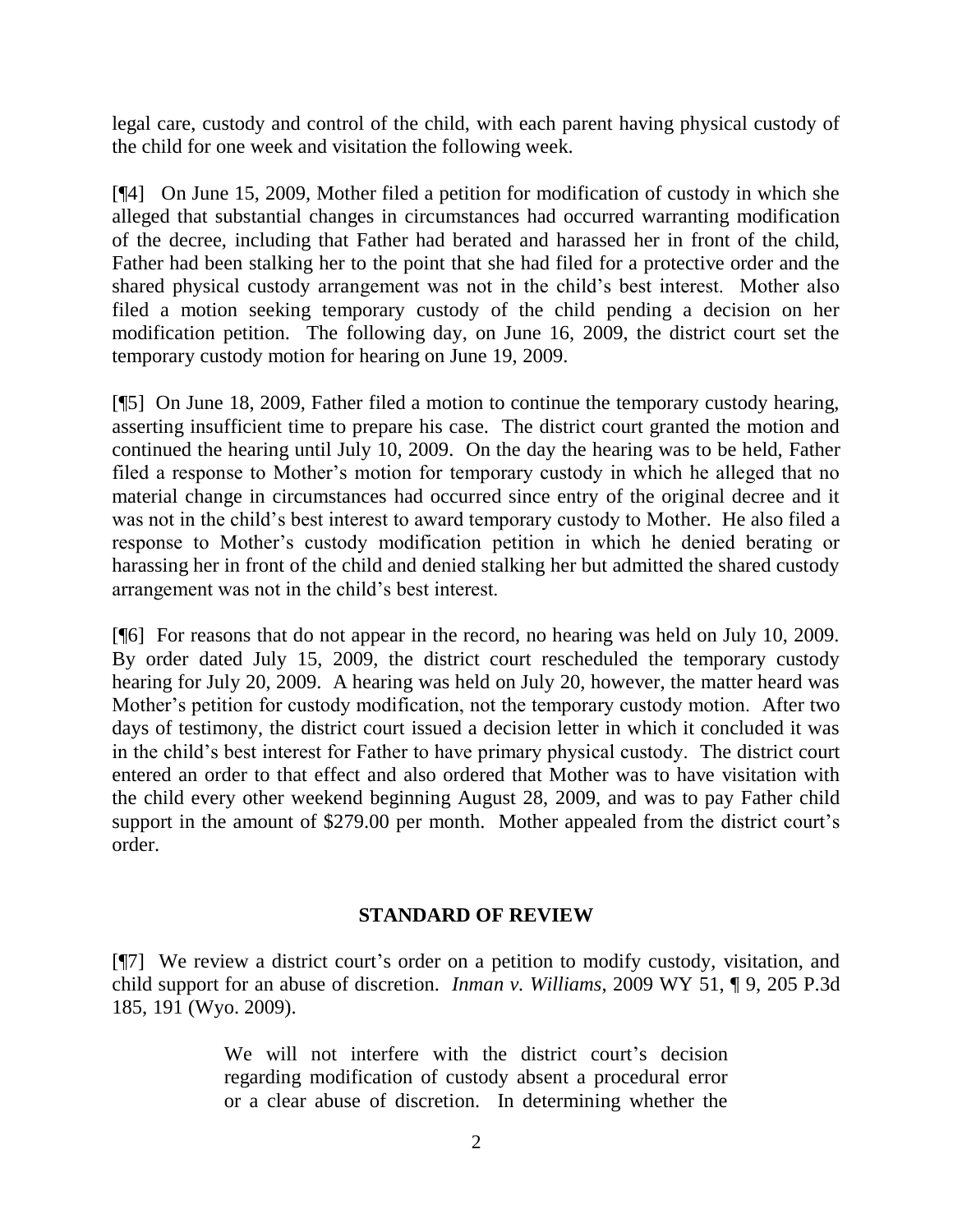district court has abused its discretion, we must decide whether it could reasonably conclude as it did. Judicial discretion is a composite of many things, among which are conclusions drawn from objective criteria; it means exercising sound judgment with regard to what is right under the circumstances and without doing so arbitrarily or capriciously.

*Id*., quoting *Selvey v. Selvey*, 2004 WY 166, ¶ 15, 102 P.3d 210, 214 (Wyo. 2004).

## **DISCUSSION**

#### *1. Requirements for Modifying Joint Custody*

[¶8] Mother asserts the district court abused its discretion in awarding primary physical custody of the child to Father when he did not file a pleading seeking custody but instead merely filed a response to her petition. She claims his response did not give her adequate notice that he was seeking custody. Father responds that once Mother filed a petition for modification alleging a material change in circumstances, the district court was required to determine what custodial arrangement was in the best interest of the child. Father contends the district court was required to make that determination regardless of the pleading he filed in response to the petition. Father argues that because he agreed that the shared custody arrangement had failed, a material change in circumstances existed as a matter of law and the district court was left to decide which parent should have custody based upon the child's best interest.

[¶9] Mother filed her petition pursuant to Wyo. Ann. Stat. § 20-2-204 (LexisNexis 2009), which provides in pertinent part as follows:

#### **§ 20-2-204. Enforcement and modification.**

. . . .

(a) Either parent may petition to enforce or modify any court order regarding custody and visitation.

(c) A court having jurisdiction may modify an order concerning the care, custody and visitation of the children if there is a showing by either parent of a material change in circumstances since the entry of the order in question and that the modification would be in the best interests of the children pursuant to W.S.  $20-2-201(a)$ .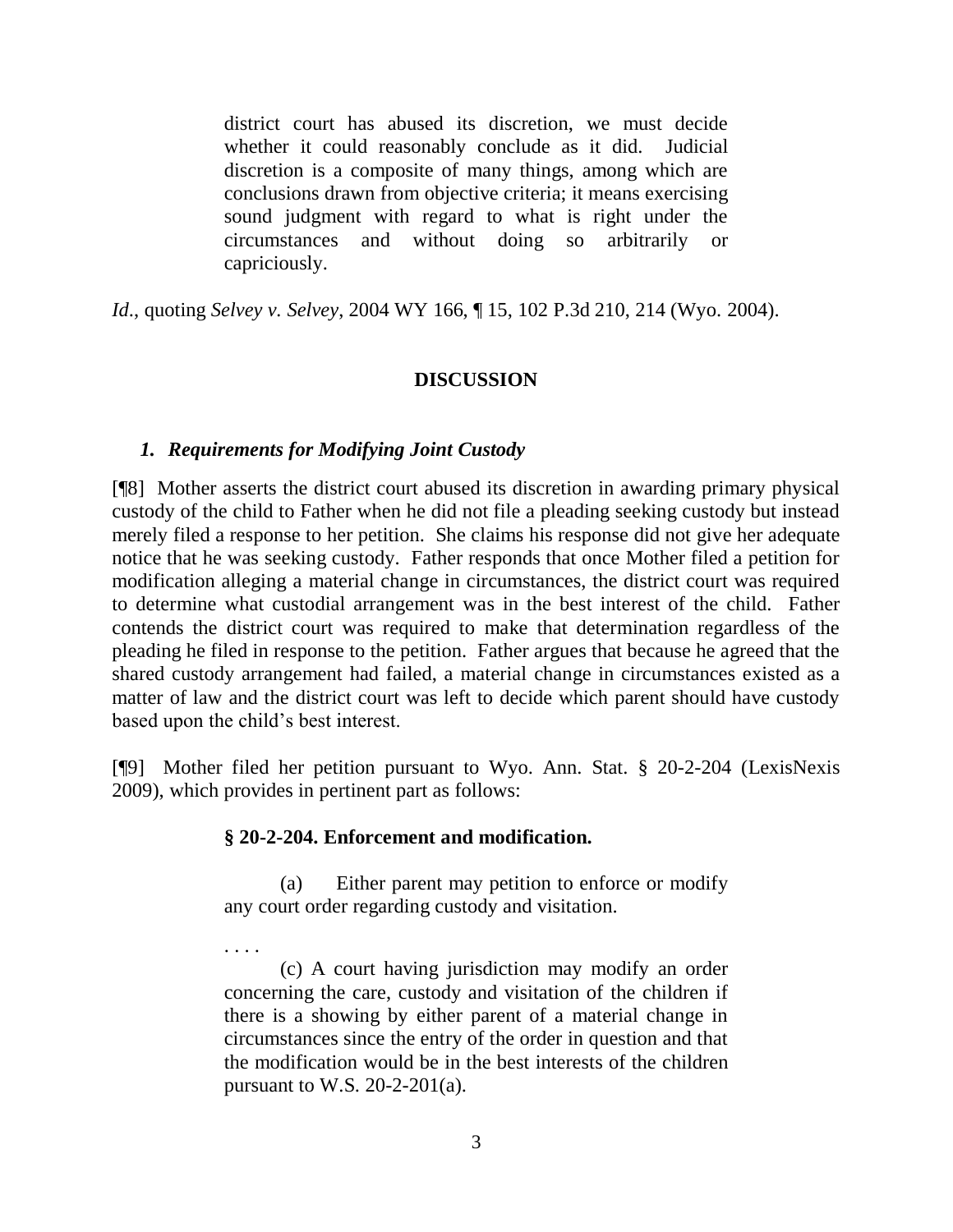[¶10] We construed this provision in *Gaines v. Doby*, 794 P.2d 566, 570 (Wyo. 1990), in the context of the parents' requests to modify visitation, child support and medical insurance provisions in the original divorce decree. Father filed a petition to modify the divorce decree to clarify his visitation rights, asserting that Mother had failed to allow reasonable visitation in accordance with the decree. Mother responded with a crosspetition to modify the child support and medical insurance provisions of the decree alleging that circumstances had changed in that she was no longer working. The district court modified the visitation provision and Mother appealed to this Court claiming the district court erred in doing so because Father had not shown a change in circumstances supporting the modification. We said:

> [T]he parties willingly presented and tried to the court the modification issues relating to visitation and medical insurance. Since the parties induced the district court to act by their motions to modify these provisions of the original divorce decree and by their litigation posture at the hearing on the motions, neither of them can be heard on appeal to argue error based upon that action.

> We determine that the district court could reasonably conclude from the evidence that the parties wanted it to exercise its revisory powers with respect to the visitation provisions and the medical insurance provision[.]

*Id*. at 571.

[¶11] Subsequently, in *Gurney v. Gurney*, 899 P.2d 52 (Wyo. 1995), we addressed modification of custody in the context of a divorce decree providing for shared physical custody. Shortly after the decree was entered, Mother moved with the child to a nearby town. Father filed a petition for modification of the custody order, claiming Mother was not abiding by the visitation agreement and a substantial change of circumstances had occurred warranting an award of primary physical custody to him. In response, Mother denied a change of circumstances had occurred and requested that Father's petition be denied. She also counter-petitioned for an order awarding primary physical custody to her and requested a hearing on the ground that communication between the parties had deteriorated and shared physical custody was not working. Following the hearing, the district court found a material change in circumstances had occurred and the best interest of the child supported modifying the decree to award primary physical custody to Father.

[¶12] Mother appealed and we addressed the requirements for reopening a shared custody order. We concluded that when the parents are unable to make the shared physical custody arrangement work, ―a change of circumstances justifying judicial reexamination of the original joint custody order is demonstrated." *Id.* at 55. We said: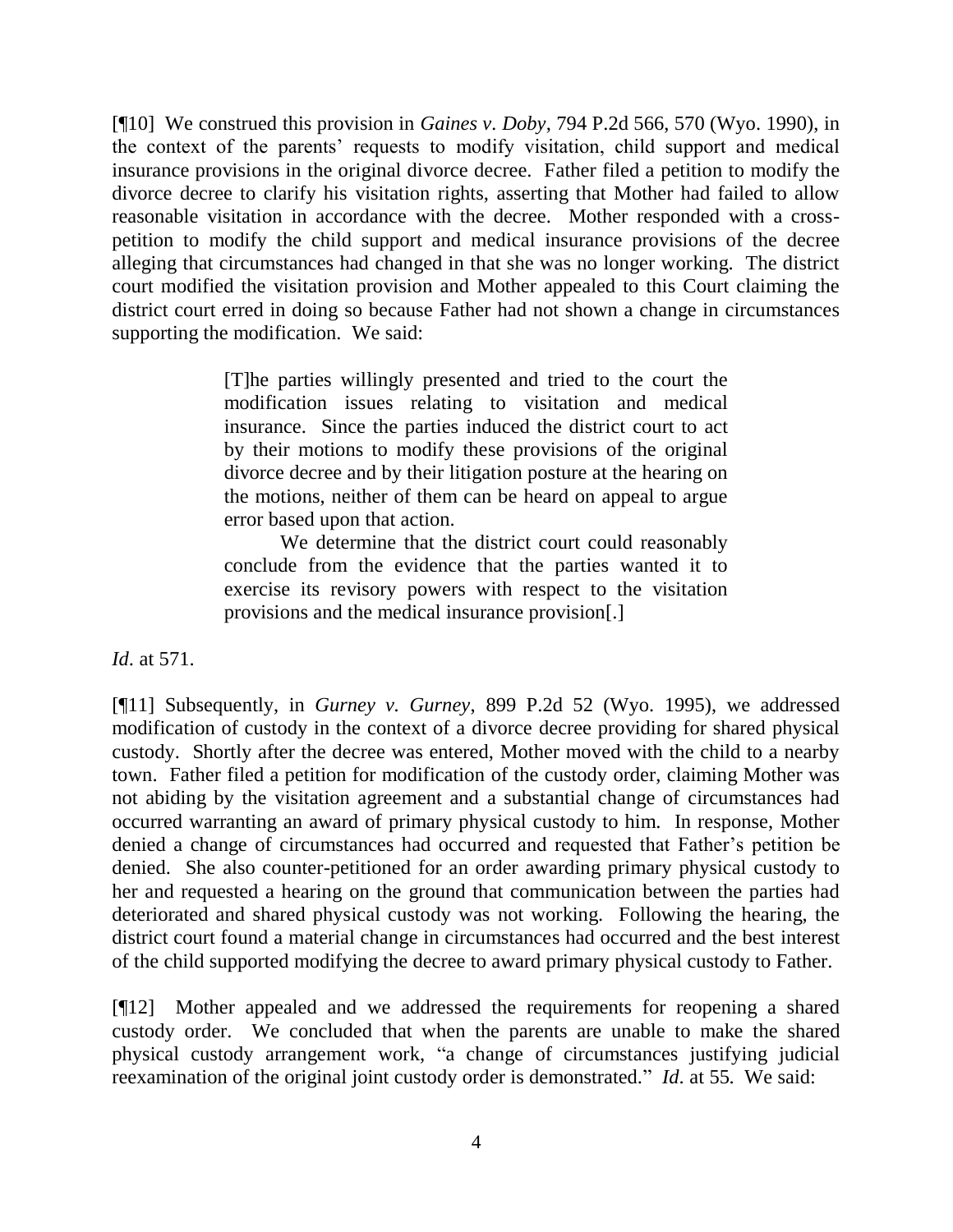[C]onsidering … the parties' express invitations to reopen [the original custody order], common sense dictates the district court should reopen the joint custody order and award custody to one parent or the other. Here, as in *Gaines*, each party invited the district court to do so. No error can be claimed because that court accepted and, at the parties' behest, acted upon the invitations.

*Id.* We have since reiterated the rule in Wyoming that when both parents inform the court that a joint physical custody arrangement is not working, a sufficient change in circumstances justifying the reopening of the custody order has been presented to the district court. *Harshberger v. Harshberger*, 2005 WY 99, ¶ 10, 117 P.3d 1244, 1249- 1250 (Wyo. 2005), citing *Gurney*, 899 P.2d at 55.

[¶13] Here, Mother petitioned the court for modification of the original custody order asserting that the child was "suffering from the current shared custody arrangement." Father filed a response in which he agreed that the child was suffering from the arrangement. Both parents having informed the district court that the shared custody arrangement was not working, the district court was presented with a sufficient change in circumstances justifying reconsideration of the original order. The parents presented a material change in circumstances by their agreement that shared physical custody was not working, and the district court was required pursuant to § 20-2-204(c) to determine what custody arrangement was in the child's best interest.

[¶14] Mother claims Father's response to her petition to modify custody did not provide adequate notice that the district court might award Father primary physical custody of the child. She contends that because Father did not file a counterclaim for primary custody, the district court was limited to deciding whether to continue the original shared custody arrangement or modifying the decree by awarding primary physical custody to her. She asserts the district court did not have discretion to award primary custody to Father because he did not request such an award by way of a counterclaim.

[¶15] As reflected in *Gurney*, the law has been established in Wyoming for fifteen years that when parents agree shared physical custody is not working, a district court is required to establish a custody arrangement that is in the child's best interest. Upon filing her petition for custody modification, and receiving Father's response agreeing that shared custody was not in the child's best interest, Mother was on notice that the original custody arrangement would be re-opened and a determination would be made as to what arrangement was in the best interest of the child. The district court was required to determine what arrangement was in the child's best interest, and was not limited to maintaining the status quo or awarding primary custody to Mother.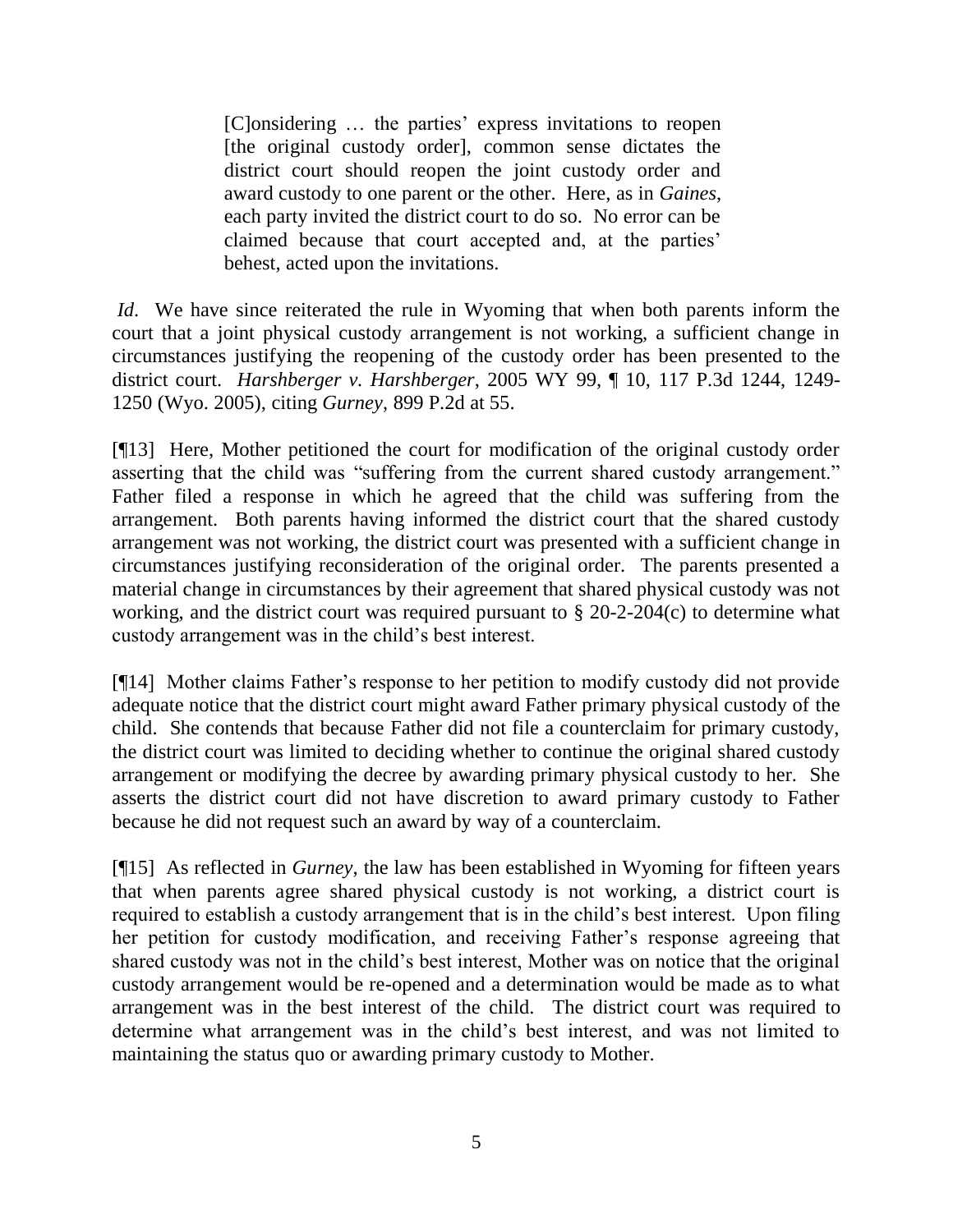#### *2. Witness and Exhibit Designations*

[¶16] In her second issue, Mother contends the district court erred in not striking Father's designation of witnesses and exhibits when he filed them at noon on the first day of trial contrary to the discovery rules and the parties' agreement. She claims she was prejudiced because the late filing denied her the opportunity to interview Father's witnesses prior to the trial and prepare to respond to his evidence.

[¶17] The record reflects that Mother filed her witness and exhibit designations on July 16, 2009. She contends Father did not file his designations until halfway through the first day of trial on July 20, 2009. Mother asserts the parties had an agreement to exchange witness and exhibit designations by July 16, the Wednesday prior to trial. Because Father failed to comply with the agreement and the discovery rules, Mother contends the district court should have stricken Father's witnesses and exhibits pursuant to W.R.C.P. 37, which provides in pertinent part as follows:

## **Rule 37. Failure to make disclosures or cooperate in discovery; sanctions.**

. . . .

#### (c) *Failure to disclose*;

 (1) A party that without substantial justification fails to disclose information as required by Rule  $26(a) \ldots$  is not, unless such failure is harmless, permitted to use as evidence at trial . . . any witness or information not so disclosed. In addition to or in lieu of this sanction, the court, on motion and after affording an opportunity to be heard, may impose other appropriate sanctions.

[¶18] Father contends there was no firm agreement concerning disclosure and he did not violate the discovery rules. He points to the following provision in W.R.C.P.  $26(a)(1.1)$ governing disclosure in divorce actions: "[D]isclosures in divorce actions must be made within 30 days after the defendant is served unless a different time is set by stipulation in writing or by court order." He contends the thirty day time limit did not apply because he did not have thirty days between service of the petition and trial and no other time for disclosure was set by written stipulation or court order. Even if there had been a time set for disclosure, he asserts sanctions are appropriate under Rule 37 only when a party fails "without substantial justification" to disclose information as required. He asserts he demonstrated substantial justification by his attorney's representations to the district court that he was out of town or in court the week before trial. He also contends that he attempted to fax his designations to Mother on the Friday before trial and an equipment failure beyond his control intervened.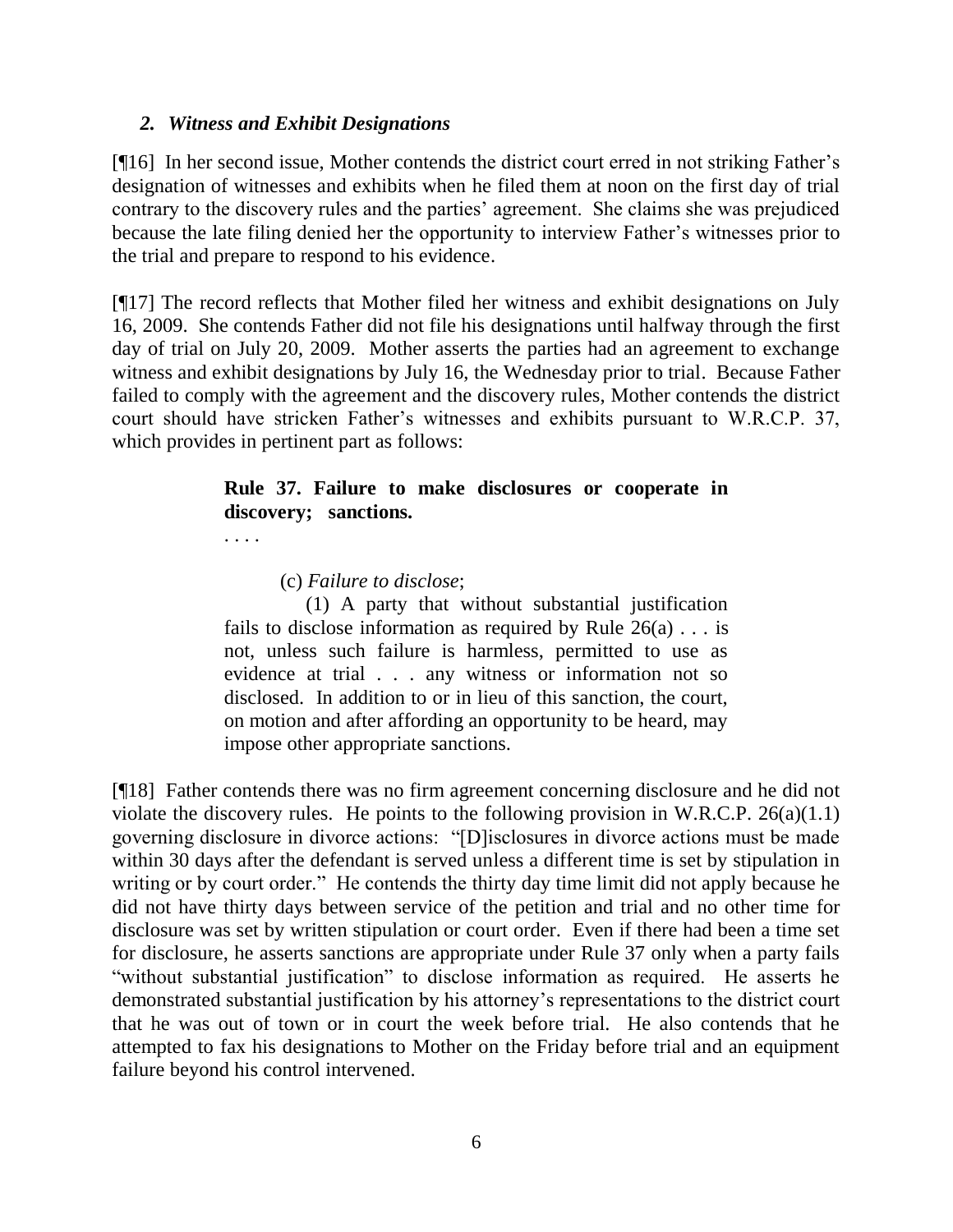#### [¶19] W.R.C.P. 26 provides in relevant part:

(a) *Required disclosures*;

. . . . (1.1) Initial disclosures in divorce actions. In divorce actions the following initial disclosures are required … in post-decree proceedings to the extent that they pertain to a particular claim or defense:

. . . . (H) A party seeking custody or a change in custody shall set forth the facts believed to support the claim of superior entitlement to custody. In addition, as to a change of custody the party shall set forth any facts comprising a substantial change in circumstances and disclose any supporting documentation.

These disclosures in divorce actions must be made within 30 days after the defendant is served unless a different time is set by stipulation in writing or by court order. A party must make its disclosures based on the information then reasonably available to it and is not excused from making its disclosures because it has not fully completed its investigation of the case or because it challenges the sufficiency of another party' disclosures or because another party has not made its disclosures.

[¶20] Pursuant to this provision, Father was required to disclose any facts supporting his belief that joint custody was not working and, if he intended to seek primary physical custody, the facts supporting such an award. The rule required him to make the disclosure within thirty days of service of the custody modification petition unless a different time was set by written stipulation or court order. The record contains no written stipulation or court order setting a time for disclosure. Father was served with the petition on June 15, 2009, meaning he was required to make his disclosure on July 15, 2009. His contention that there were not thirty days between service and trial is, therefore, incorrect. Father does not dispute that he failed to make his disclosure on July 15. Pursuant to W.R.C.P. 37(c), the district court had the discretion to refuse to allow him to present his evidence or impose other appropriate sanctions.

[¶21] After hearing the parties' arguments on Mother's motion to exclude Father's evidence, the district court determined that it was in the child's best interest to allow Father to present his evidence. In its ruling, the district court acknowledged that allowing presentation of the evidence would be "somewhat prejudicial" to Mother and admonished Father's attorney to "do better" in the future.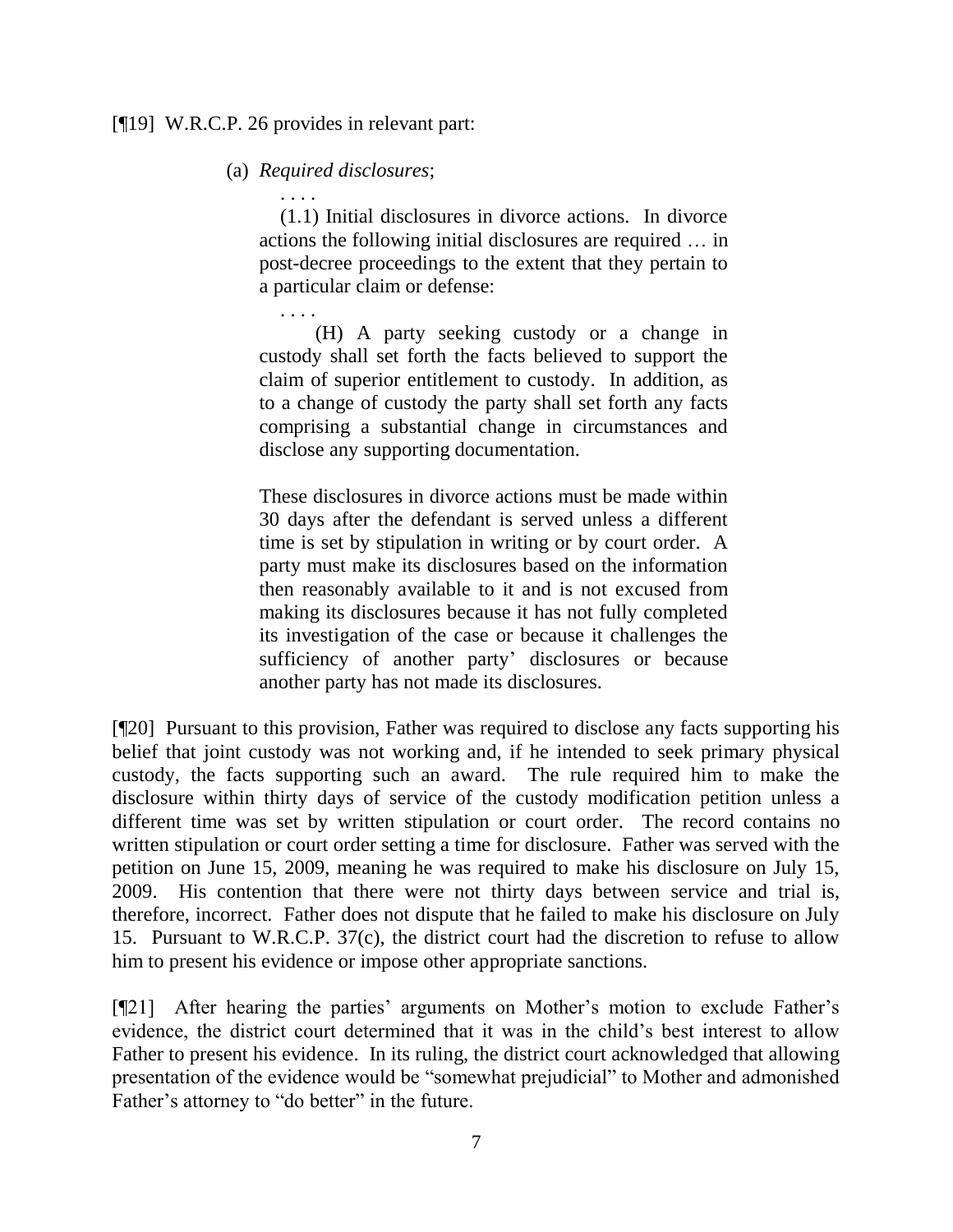[¶22] While we do not condone Father's failure to comply with the discovery rules, our review of the district court's ruling is limited. A "district court must generally be afforded broad discretion, both in the mechanisms adopted to control discovery and in its selection of appropriate sanctions for violations of  $\dots$  discovery  $\dots$ . *Ruwart v. Wagner*, 880 P.2d 586, 592 (Wyo. 1994). A court does not abuse its discretion if it reasonably could have concluded as it did. We do not find unreasonable the district court's conclusion that the best interest of the child favored allowing Father to present his evidence.

### *3. Stalking Protection Order*

[¶23] Mother asserts the district court abused its discretion in awarding primary physical custody to Father when he was the subject of a stalking protection order. Spousal abuse is contrary to a child's best interest; therefore, she maintains, the district court's order must be reversed. Father contends the issue of spousal abuse was only one factor the district court was required to consider and the district court properly considered all of the factors set forth in § 20-2-201 in arriving at its decision. Father also asserts witness credibility determinations are properly left to the district court and after hearing the witness testimony the district court chose not to make a finding that spousal abuse occurred.

[¶24] The best interest of the child are paramount in child custody determinations. *Parris v. Parris*, 2009 WY 44, ¶ 18, 204 P.3d 298, 304 (Wyo. 2009). Upon a showing in a custody modification proceeding that a material change of circumstances has occurred, it must be shown that modification of custody is in the best interest of the child. *Durfee v. Durfee*, 2009 WY 7, ¶ 6, 199 P.3d 1087, 1089 (Wyo. 2009). In determining the best interest of the child, the court is required pursuant to § 20-2-201 to consider the following factors:

> (i) The quality of the relationship each child has with each parent;

> (ii) The ability of each parent to provide adequate care for each child throughout each period of responsibility, including arranging for each child's care by others as needed;

> (iii) The relative competency and fitness of each parent;

> (iv) Each parent's willingness to accept all responsibilities of parenting, including a willingness to accept care for each child at specified times and to relinquish care to the other parent at specified times;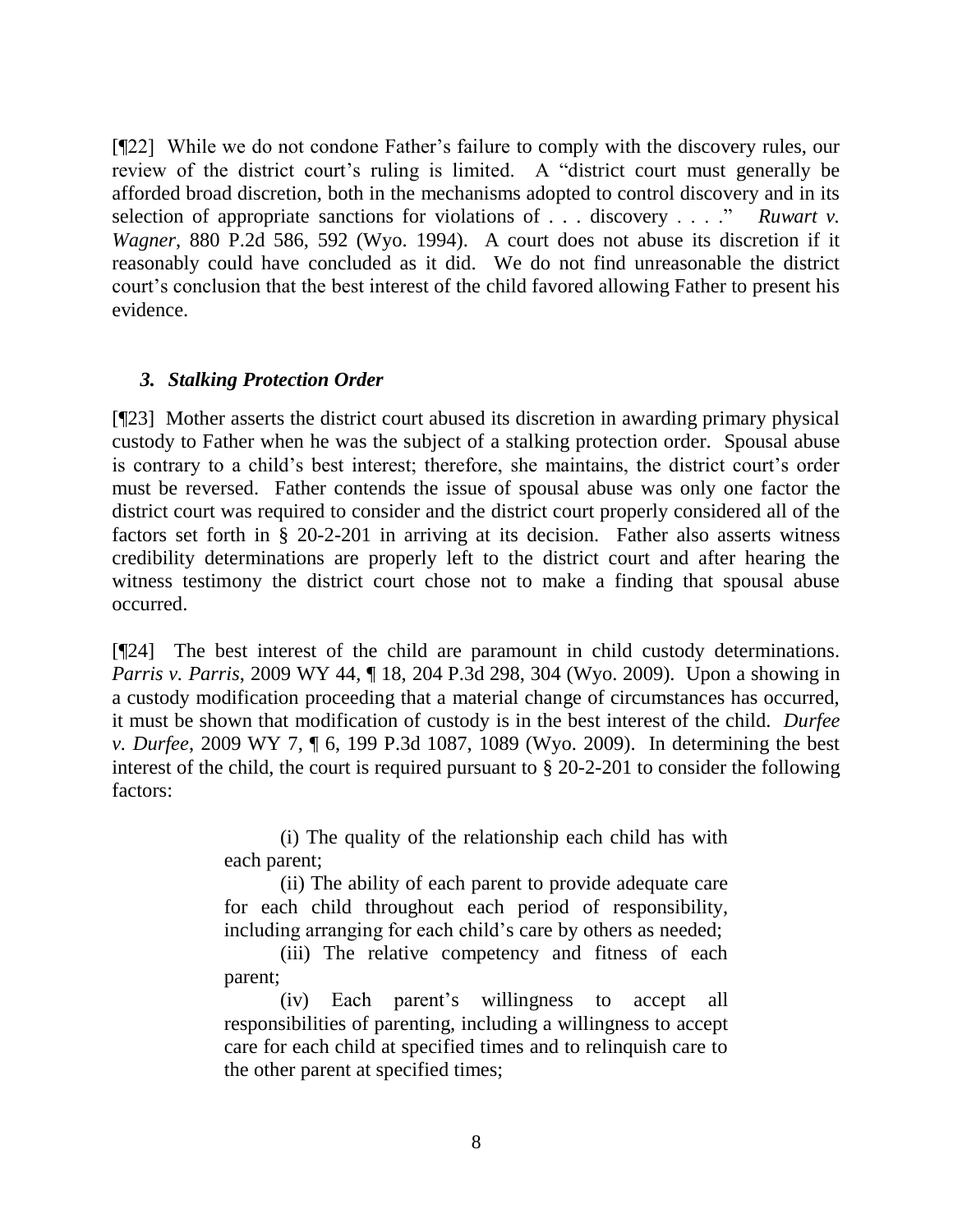(v) How the parents and each child can best maintain and strengthen a relationship with each other;

(vi) How the parents and each child interact and communicate with each other and how such interaction and communication may be improved;

(vii) The ability and willingness of each parent to allow the other to provide care without intrusion, respect the other parent's rights and responsibilities, including the right to privacy;

(viii) Geographic distance between the parents' residences;

(ix) The current physical and mental ability of each parent to care for each child;

(x) Any other factors the court deems necessary and relevant.

In addition, § 20-2-201 provides:

(c) The court shall consider evidence of spousal abuse or child abuse as being contrary to the best interest of the children. If the court finds that family violence has occurred, the court shall make arrangements for visitation that best protects the children and the abused spouse from further harm.

[¶25] In support of her claim that spousal abuse occurred, Mother testified that on one occasion in early April shortly after the divorce, Father wanted to talk to her as she was giving the child a bath and getting him ready for bed. She testified that she told Father she did not want to talk with him then; he followed her around the house until she went into the bedroom and slammed the door; he pushed the door open; she got her cell phone and he grabbed it from her; she went into the child's room to get the house phone and Father tackled her on the bed, took the phone and removed the batteries. Mother testified she then went into the bathroom to get the child and Father proceeded to tell the child, "Your mom is a lying, cheating whore. She's a liar. Her family is a bunch of liars. And all this is her fault."

[¶26] Mother testified that a few weeks later, on May 1, 2009, Father called her on her cell phone and said, "We need to talk . . . to prove what a lying, cheating whore you are." Mother testified he continued to call her names, she hung up, he repeatedly called her back, and she called the police to ask what she could do to stop him. She testified that as she was speaking with a police officer, Father continued to call and text her, and did so "every minute for two hours." Mother testified that Father waited for her outside her school that day and called her when she was not there as he expected her to be. He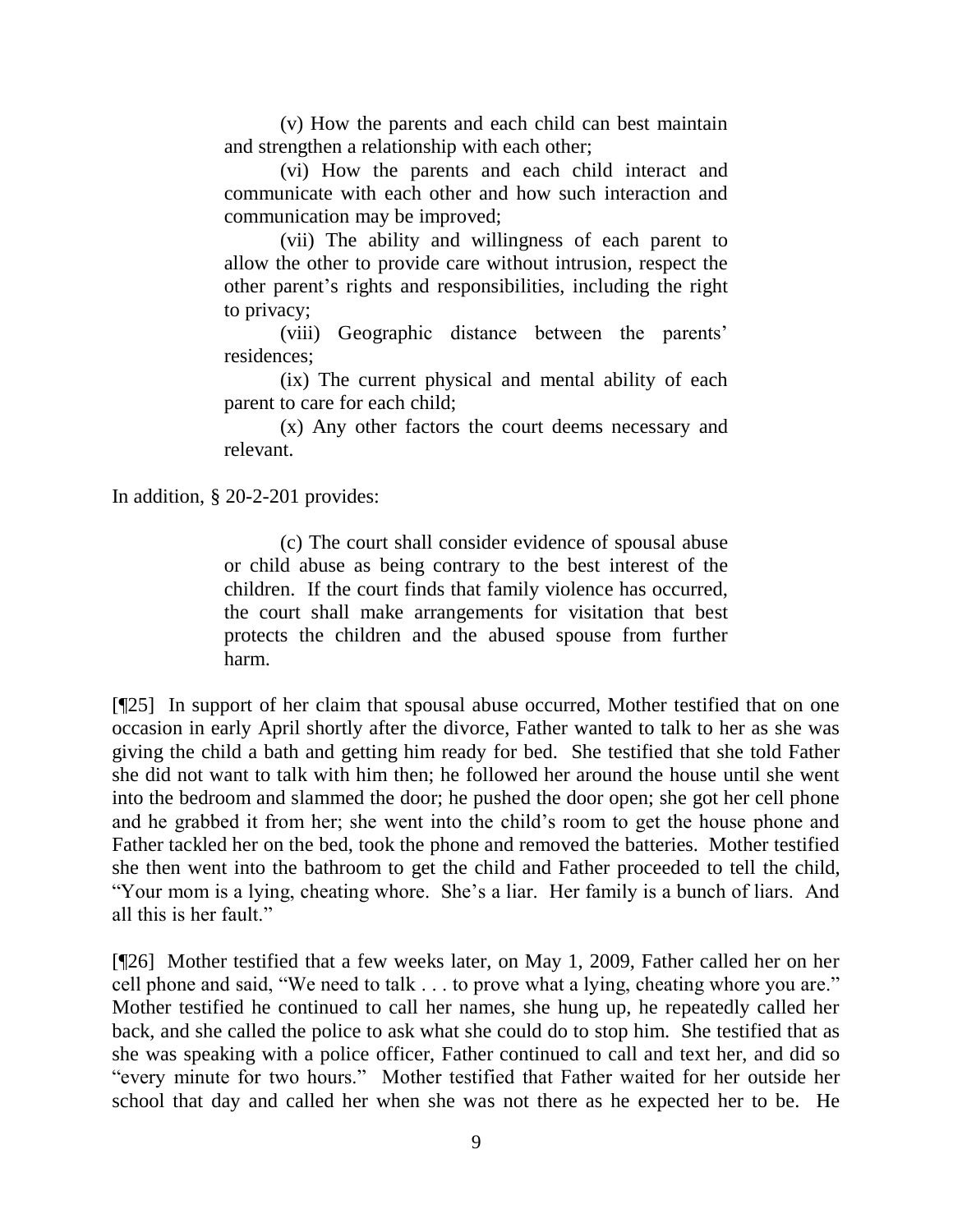continued to call and text even after being told by a law enforcement officer not to contact her. Mother testified Father told her she could not have the child the following Sunday unless she came into his house when she came to pick him up and listened to something Father had to tell her. She again called the police and a police officer offered to park nearby while she picked up the child. Mother told Father an officer was going to come with her. When she arrived to pick up the child, Father asked her where her "f--ing body guard" was?

[¶27] Mother testified that on May 6, 2009, she went to her storage shed and Father unexpectedly showed up with the child. Father proceeded to take things out of her storage shed and put them in his vehicle. He got into her car and rifled through items in it. He took her car keys, she threatened to call the police and he threw the keys back into her car. Mother testified that after this incident, Father continued to call and text Mother repeatedly. He brought the child to the birthday party Mother was having for the child on May 30, 2009, and followed her around, getting in her face and bullying her.

[¶28] Father confirmed that a protection order was entered against him prohibiting him from having any contact with Mother for ninety days. He also confirmed the protective order was placed against him for numerous text messages and phone calls he made to Mother in which he made threatening statements. He admitted he sent a text to Mother on May 1, 2009, stating to the effect, "You are so full of sh--. I cannot wait until the day comes when I get to share with your son who you really were." He also admitted sending a text to Mother stating, "[E]veryone knows you are a crazy bitch." Father also admitted taking items from Mother's car without her permission although he testified the items belonged to him and he and Mother jointly owned the car. He further admitted to taking the phone away from Mother to prevent her from calling the police during the fight when Mother was giving the child a bath. He also admitted pushing Mother but testified he did so because she was hitting him.

[¶29] Father testified that both parties engaged in taking "pot shots" at each other. He testified that many times he contacted Mother about financial matters that needed to be resolved after the divorce. He testified that he asked Mother to come into the house when she picked up the child in order to get her signature on some papers. He denied Mother's account of the confrontation at the storage shed, stating that she jumped on his back and started scratching him when he was removing some of his tools from the shed and she then jumped in her car and took off, squealing the tires as she drove away. He testified that he did not get into her car or take her phone or her keys.

[¶30] It is clear from the decision letter that the district court considered the evidence both parties presented on the issue of spousal abuse. The district court summarized the testimony of three law enforcement officers Mother called as witnesses about their involvement with her complaints and concerns about Father's behavior. The district court also summarized Mother's and Father's testimony about the events in the house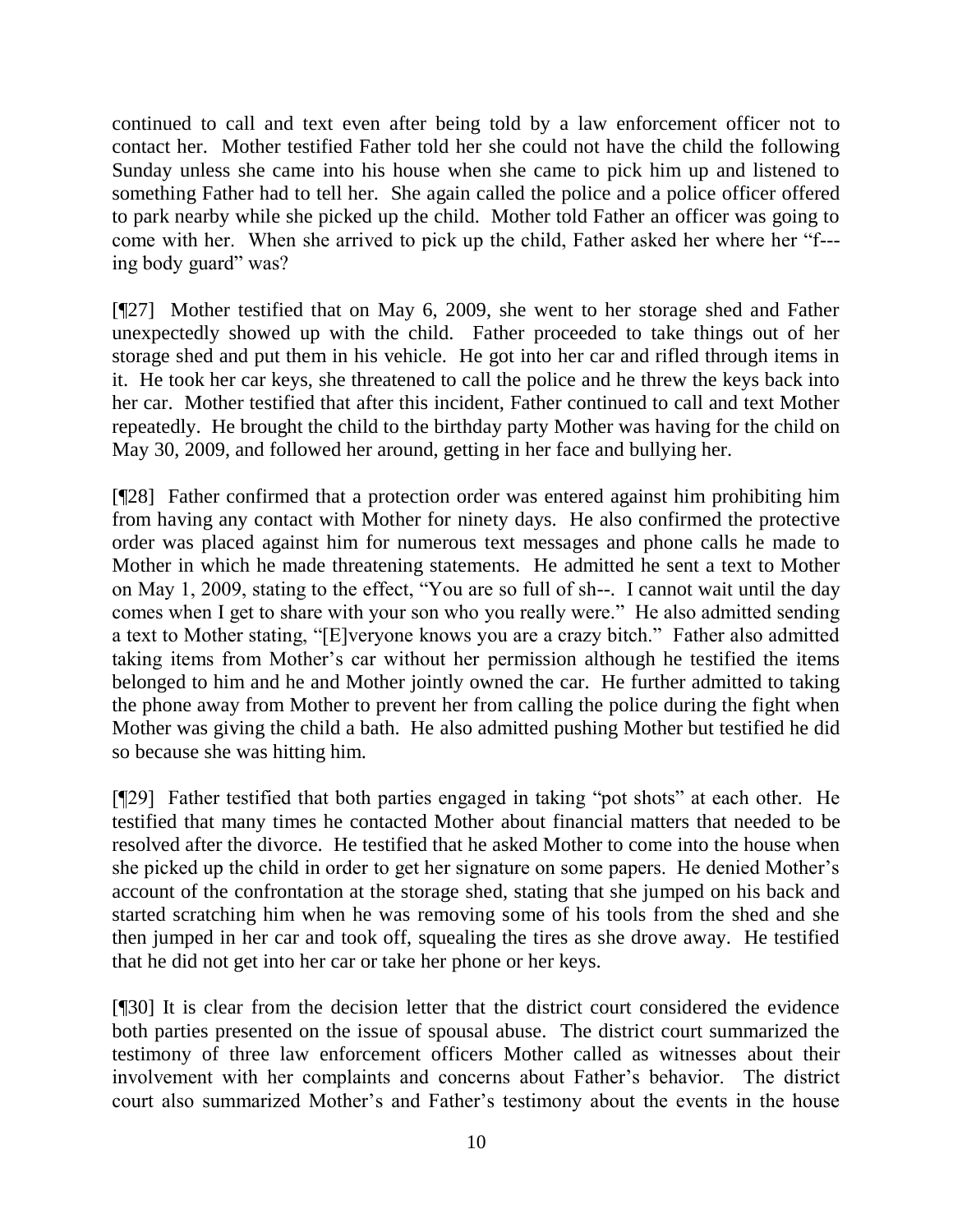while the child was taking a bath and at the storage unit and specifically noted that Mother's testimony was inconsistent with Father's testimony. Beyond summarizing the testimony, however, the district court made no finding on the issue of spousal abuse and does not appear to have weighed it as a factor in determining the child's best interest.

[¶31] It would have been helpful if the district court had made express findings about the spousal abuse allegations. However, considering all of the evidence and the district court's statements in their entirety, we cannot say the district court abused its discretion in declining to base its custody determination on the evidence of spousal abuse. While there is no question from the evidence that Father harassed Mother by cell phone and that the parties fought on two occasions in the presence of the child contrary to his best interest, we conclude the district court reasonably could have determined from the totality of the evidence that the admitted harassment and alleged abuse was not sufficient to override the other factors it was required to consider in determining custody. It is clear from the district court's decision letter that it considered and weighed each of the factors set out in § 20-2-201. Additionally, as we have said many times, the district court is in the best position to assess witness credibility and weigh testimony and is therefore in a better position than this Court to judge the respective merits of the parties' claims. *Pond v. Pond*, 2009 WY 134, ¶ 9, 218 P.3d 650, 652 (Wyo. 2009). From the evidence presented, we conclude the district court did not abuse its discretion in declining to award primary custody to Mother on the basis of her spousal abuse claim.

## *4. Findings Contrary to the Evidence*

[¶32] Mother contends that in awarding custody to Father the district court assumed she would continue to work nights which was contrary to her trial testimony that she would work days at her new job. Father responds that the district court based its decision on all of the factors set forth in § 20-2-201, not just Mother's employment; therefore, whether or not it made an incorrect assumption about where and when Mother was working, the district court did not abuse its discretion in awarding primary custody to Father.

[¶33] Mother testified at the hearing that she had been accepted into nursing school, and would continue to work during the two years it would take her to complete the nursing program. She testified, however, that she would not continue to work at her current job, but would be working as a certified nurse's assistant during the day while the child was in school. In its decision letter, in considering  $\S$  20-2-201(v)—how the parents and the child can best maintain and strengthen a relationship with each other, the district court made the following findings:

> [Father] proposed having [child] attend Sunset School where he teaches third grade. [Child] would go to school and leave school with his father. He would be with his father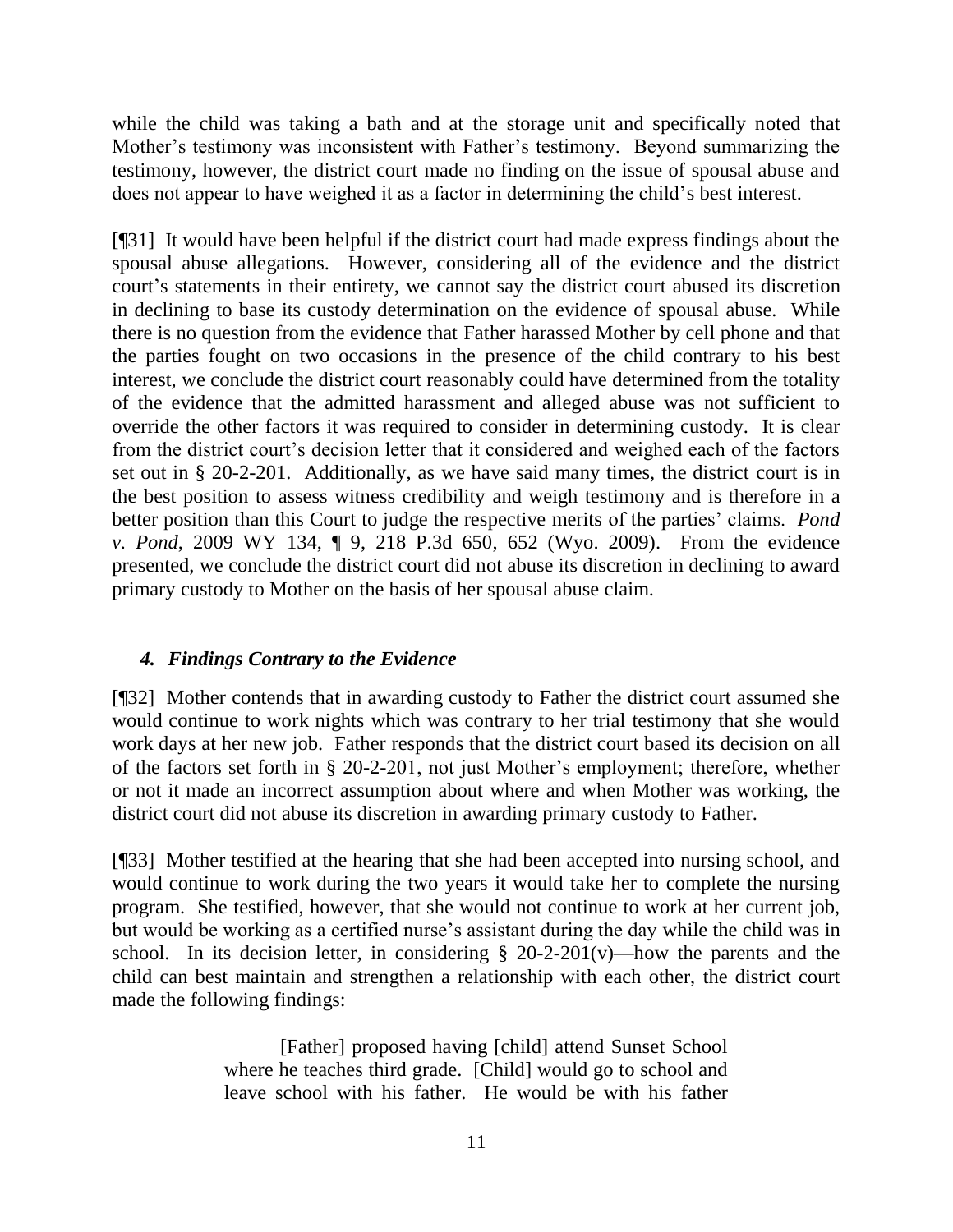after school. [Mother] is pursuing a nursing degree with a combination of real classes and online study. Real time is between 10:00 a.m. and noon during the weekdays, *and the Court assumes her employment at Wyoming's Rib and Chop House would continue with some evening hours*. The Court finds [Father's] schedule to accommodate this factor and thus finds in his favor.

(Emphasis added).

[¶34] The district court made the following finding with regard to  $\S 20$ -2-201(x)–other factors the court deems necessary and relevant:

> [Father] had several witnesses who worked at Sunset School, including his principal and two other co-employees. It is apparent [Father] is a fine teacher and respected by others. [Father] testified he used skills learned as a teacher to help with parenting. [Father] is stable in his profession, and [Mother] is seeking to become a nurse after having worked in a bank and *working in a restaurant*. The court applauds her effort to become a nurse, however, believes [Father's] position will provide more stability and consistency for [child]. This factor favors [Father.]

(Emphasis added).

[¶35] The district court's decision letter confirms Mother's contention that it incorrectly assumed she would continue working nights. However, the district court's decision letter reflects that the assumption was not the only or even a primary factor in its determination to award primary custody to Father. The district court's incorrect assumption is not sufficient to establish that it abused its discretion in awarding primary custody to Father.

## *5. Visitation*

[¶36] Mother asserts the district court's visitation order is not sufficiently definite to promote understanding and compliance as required by  $\S$  20-2-202(a)(1) because it ordered "visitation as proposed by [Father] in his closing argument" when Father's closing argument contained no visitation proposal and made no provision for holiday and summer visitation. Section 20-2-202 provides in relevant part: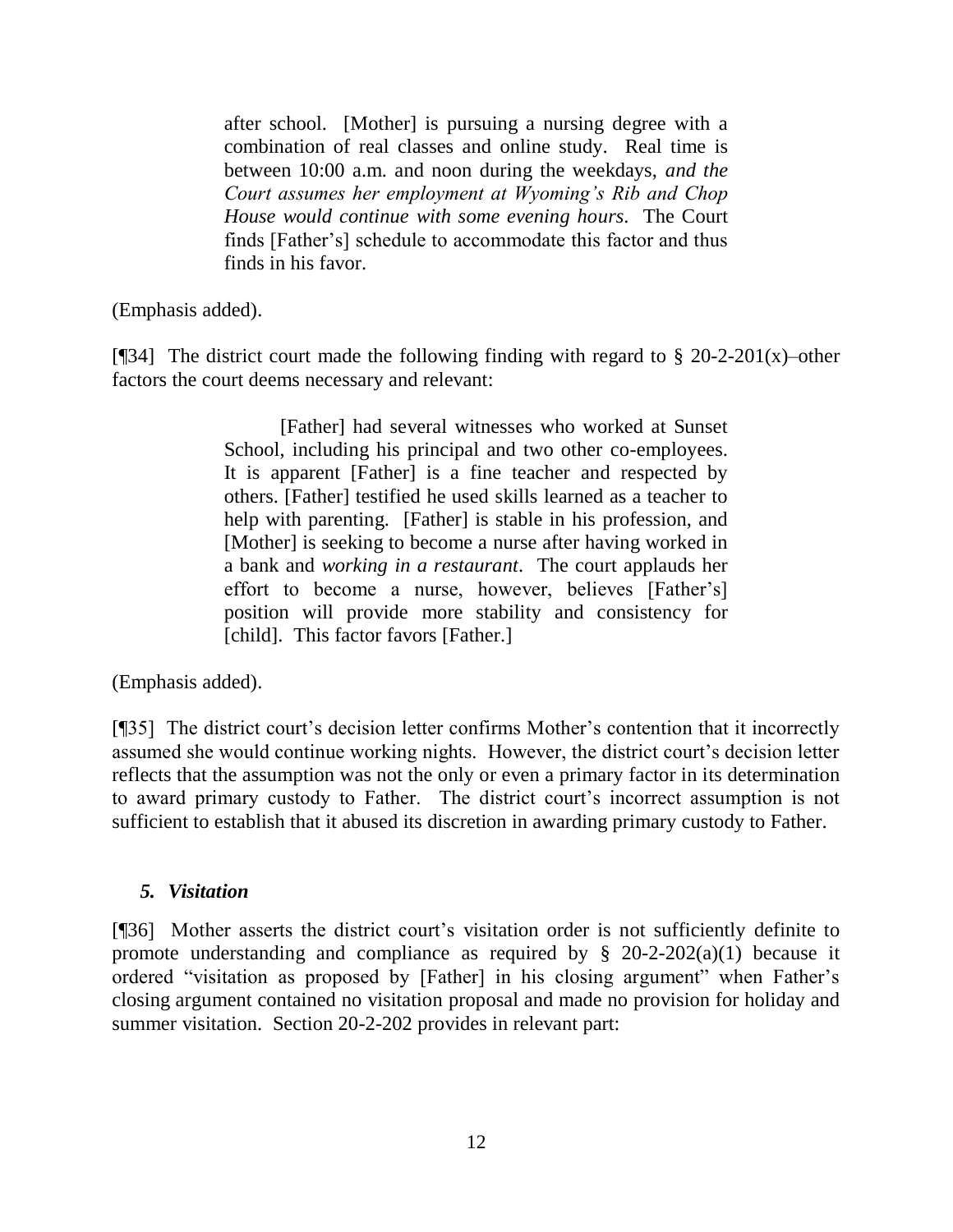### **§ 20-2-202. Visitation.**

(a) The court may order visitation it deems in the best interests of each child and the court shall:

 (i) Order visitation in enough detail to promote understanding and compliance;

[¶37] Father maintains the original divorce decree addressed holiday visitation and it remains in effect because it was never modified. Father points out that summer visitation was not addressed in the original decree or the modification order but neither party objected or proposed an alternative order. Father suggests the matter be remanded to the district court for determination of summer visitation.

[¶38] The parties are correct that the district court's order does not address holiday and summer visitation. In their presentations to the district court, both parties sought primary physical custody of the child with reasonable visitation by the other parent. More specifically, Mother proposed visitation for Father on alternating major holidays, including Thanksgiving, Christmas, spring break, and six weeks visitation in the summer. Father agreed that if he was awarded primary physical custody, Mother should have reasonable visitation on alternating major holidays and for six weeks in the summer. Given the parties' agreement concerning holiday and summer visitation, it is appropriate to remand these proceedings to the district court for entry of a revised order providing for visitation by Mother on alternating major holidays and for six weeks in the summer.

## *6. Child Support*

[¶39] In her final issue, Mother claims the district court erred in ordering child support without adequate evidence of the parties' income. In support of her claim, she points to Wyo. Stat. Ann. § 20-2-308(a) (LexisNexis 2009), which states,

> (a) No order establishing or modifying a child support obligation shall be entered unless financial affidavits on a form approved by the Wyoming Supreme Court which fully discloses the financial status of the parties have been filed, or the court has held a hearing and testimony has been received.

Mother asserts she did not file a financial affidavit nor did she testify concerning her income. Therefore, she claims, the district court abused its discretion when it ordered her to pay child support in the amount specified in the order.

[¶40] Wyo. Stat. Ann. § 20-2-307(d) (LexisNexis 2009) authorizes the parties in a divorce proceeding to submit child support agreements to the district court for approval.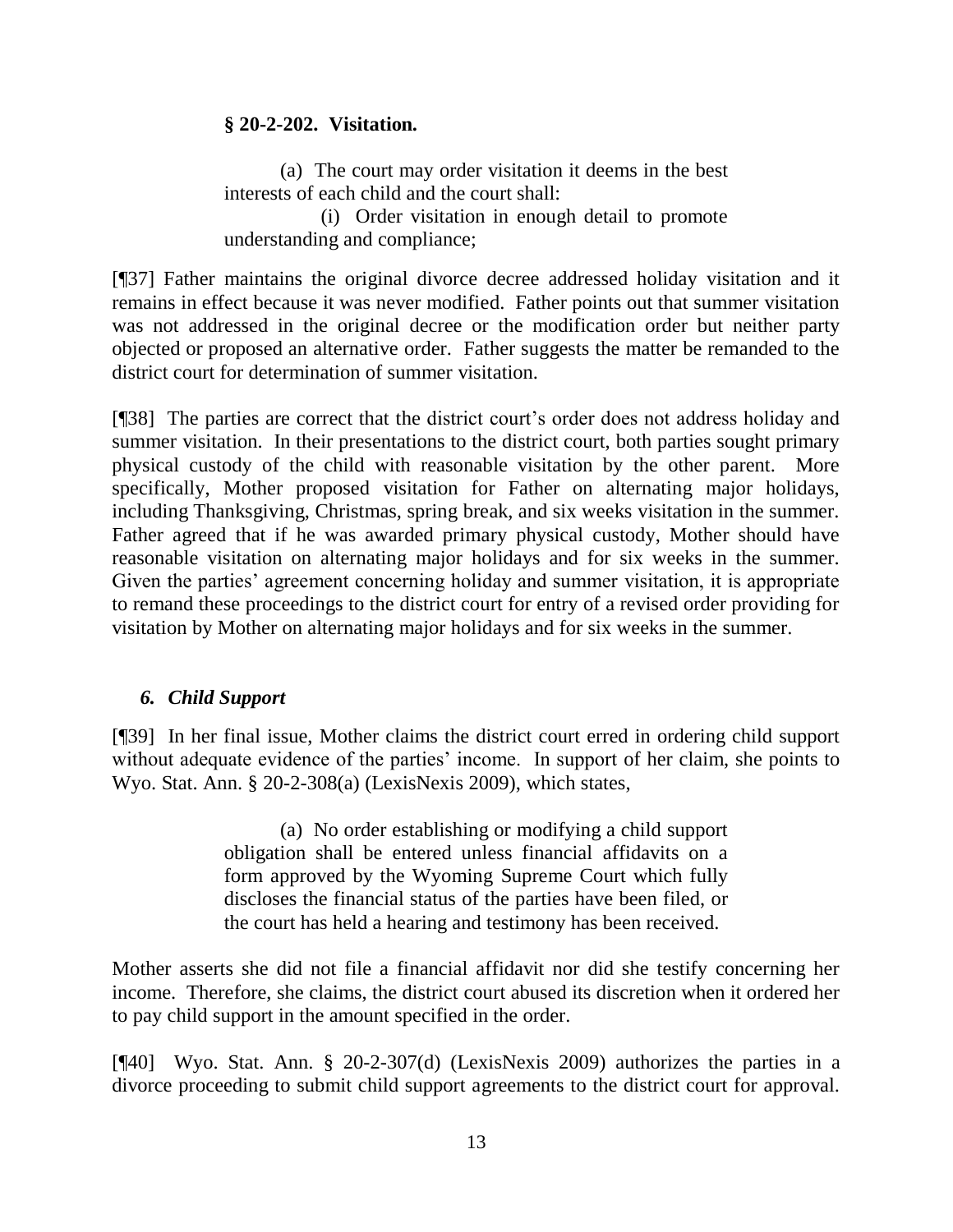In their property settlement and child custody agreement Mother and Father stipulated to the following:

> 5. Child Support. [Mother's] net monthly income shall be imputed, since she is a student, at \$1,025.00. [Father's] net monthly income is \$3,110.36. [Mother's] support obligation during [Father's] custody is \$107.00. [Father's] support obligation during [Mother's] custody is \$325.00, resulting in a support obligation of \$218.00 per month. The parties agree to deviate from this amount due to the time each spends with the child and the contributions each party makes to the minor child's expenses, including clothing and activities.

The divorce decree incorporated the parties' agreement almost verbatim except that it clarified the parties had agreed to deviate from the presumptive amount, "to a zero" support obligation" and added that Father would provide health insurance for the child.

[¶41] Later, in seeking an order modifying the decree to award primary physical custody of the child to her, Mother also sought an order establishing child support. In her opening statement at the hearing, counsel for Mother proposed that child support be calculated on the basis of the income figures incorporated into the divorce decree. Had the district court calculated Mother's child support obligation on the basis of the figures the parties stipulated to earlier—figures the court had approved and incorporated into the decree just two months before— it would not have been an abuse of discretion.

[¶42] However, for reasons that do not appear in the record, rather than calculating child support using the \$1,025.00 net monthly income imputed to Mother in the divorce decree as Mother proposed, the district court imputed a net monthly income of \$1,160.53 to Mother. Combining that amount with Father's monthly net income of \$3,110.36, the same figure used in the divorce decree, the district court arrived at a joint presumptive child support obligation of \$880.00 per month. Concluding that Mother was responsible for 27% of that amount, the district court calculated her child support obligation as \$239.00 per month. Again for reasons that do not appear in the record, the district court then ordered Mother to pay child support of \$279.00 per month, \$40.00 more than it calculated her obligation to be in the preceding paragraph of the order. There is no evidence in the record supporting the \$1,160.53 income imputed to Mother nor is there any explanation for the order requiring her to pay \$279.00 per month, as opposed to the earlier calculation of \$239.00 per month. On remand, the district court will need to recalculate Mother's child support obligation based upon the parties' respective incomes as incorporated in the divorce decree, or request the parties to submit financial affidavits as provided in § 20-2-308.